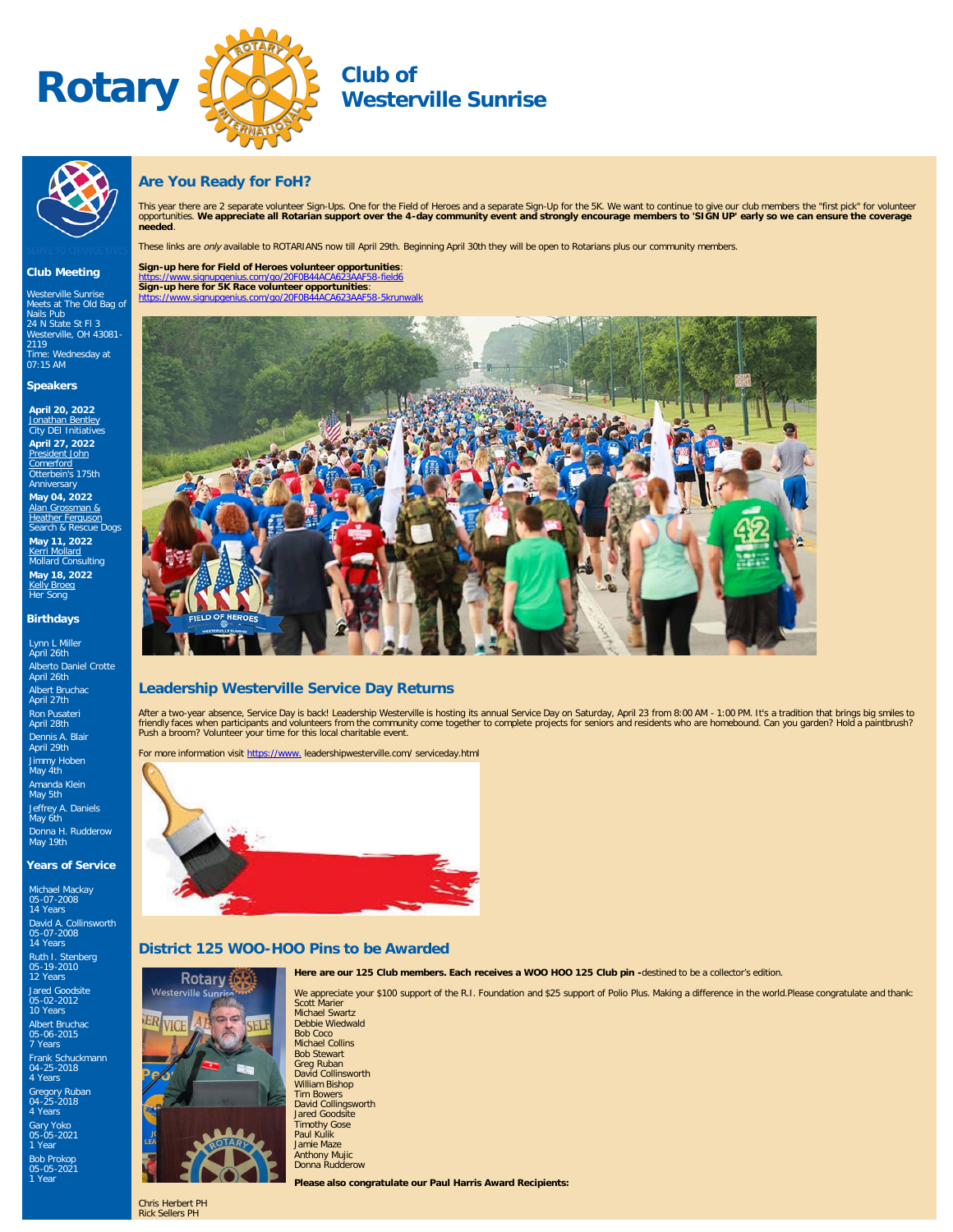Jason Seeley +2 Bob Gibson +2 Jim Caldwell +3 Denny Berrier +4 Jud Beachler. +5 Ron Pusateri +7 Jamie Maze +8 Tom Schmitt PHF Dan Hare PHF +1 Debbie Wiedwald PHF +2 Tim Bowers PH + 3 Al Rupiper PHF +3 Jason Buenher PH +6 Michael Swartz PH + 8 Rick Rano PH + 8 April Lott PH+4

# **Isabella Santos Foundation Golf for a Cure**

May 2, 2022 10 AM Shotgun Start JEFFERSON COUNTRY CLUB COURSE

Go to:<https://isabellasantosfoundation.org/golfforacureohio/>

# **Attention Rotary Golf League Members and Guests...**

Our league will start again this year at Arrowhead Golf Course in Galena sometime in late April.

If you would like to keep your spot on the league, please let Tim know as soon as possible so he can start to plan on how many teams we will<br>have again this year. Also, if you have a friend, neighbor or someone that plays

Tim Bullock, Golf League Chair

Contact me at:

[tbullinc@hotmail.com](mailto:tbullinc@hotmail.com)

614-882-1131



# **RSVP for our next Uptown Social Event**

### **Uptown Art and Clay Social**

Join us at the newest addition to our Uptown Westerville scene – **Uptown Art and Clay** - located at 13-1/2 East College Avenue, on **Friday, May 13th at 6:30 pm**. Each person registering for the class will have the opportunity to make his/her own wall<br>pocket (see image). The cost of the class is \$45 (payable at the<br>door) and includes all clay, supplies, glazing, firing, and<br>instruction!!! The class size is lim event! Register by April 29<sup>th</sup> at the link.

Link for sign-up genius: <https://www.signupgenius.com/go/20F0B44ADA729A0F85-uptown>



### **WARM Food Pantry Volunteers Needed**

### By Tiffany McGinnis

Mark your calendar! WARM needs volunteers on these Saturday mornings from 10-Noon: It is a great opportunity for fellowship so bring your family or invite prospective Rotary members. Sign-up for one of these dates at: [Sunrise Volunteers for Warm](https://www.signupgenius.com/go/20f0b44ada729a0f85-warm1)

- June 18th
- August 20th October 15th
- December 17th
- 

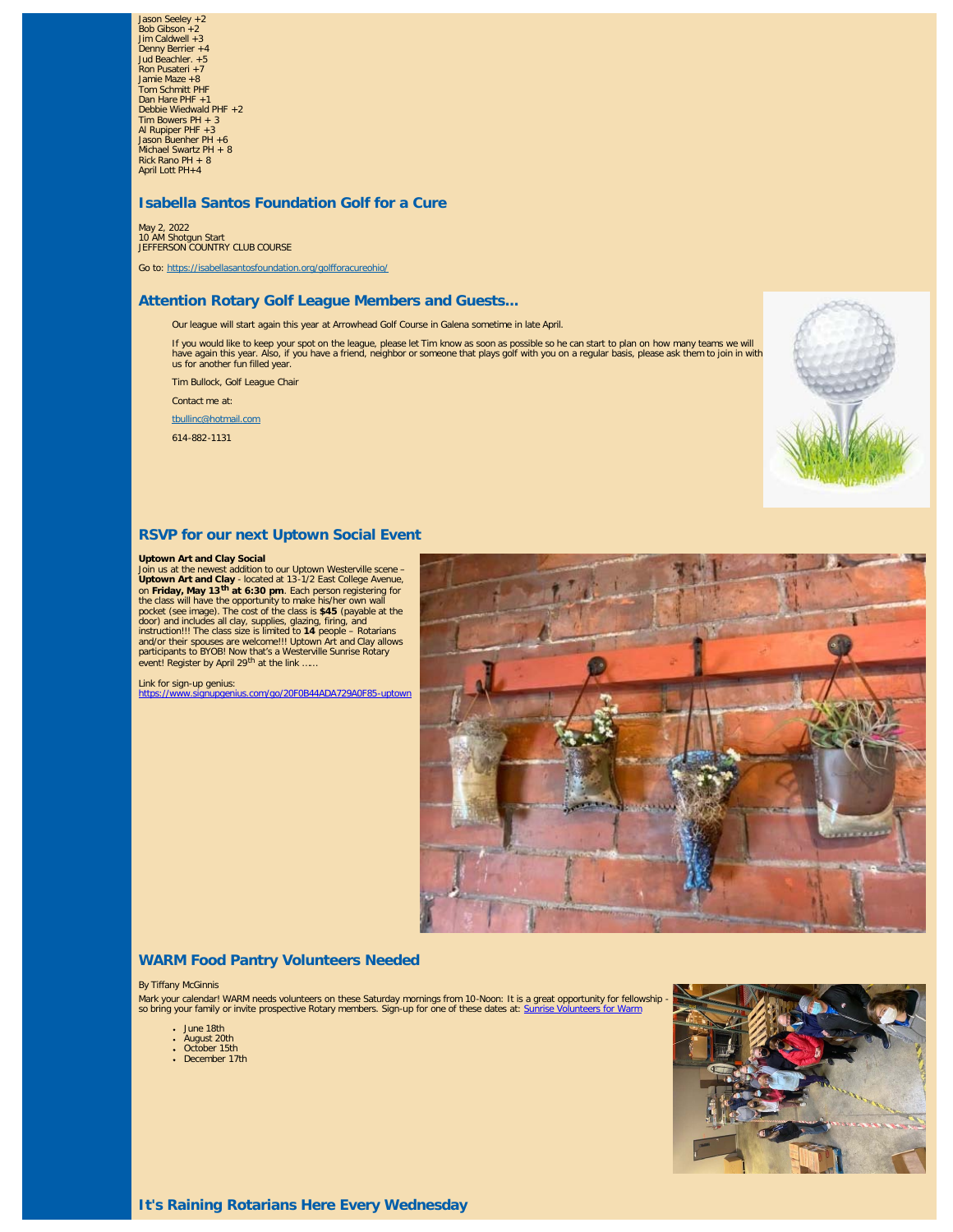

# April showers have not put a damper on in-person participation. Come meet us for breakfast or join us on Zoom. Because Westerville Sunrise Rotary meetings are still being offered in a hybrid format every week. In order to minimize risk to our members and guests, please refrain from in-person attendance if you are experiencing any type of illness symptoms.

Join Zoom Meeting<br><u>[WSR Wednesday Morning Meeting Link](https://us02web.zoom.us/j/88245561061?pwd=aFdBczRGVE1yVng5dVNMMTJBOG0zdz09)</u>

Meeting ID: 882 4556 1061 Passcode: 723850

# **Blanket Foster Children with Love!**

By John R. Kellogg

# **Blanket Sponsorship Rotary All-Ohio PETS 2022 Service Competition**

With a goal to donate 16,000 blankets to warm the hearts of children in the foster care system throughout Ohio, the five Rotary districts in Ohio will host a competition to see which district can<br>donate the most blankets p You can make blankets yourself or sponsor blankets for others to create by making a donation -- just \$10 per blanket.



# **Thank you upcoming Greeters & Invocators**

| Date                         | <b>Greeters</b>   | <b>Invocation &amp; Pledge</b> |
|------------------------------|-------------------|--------------------------------|
| 20-Apr-22<br>Club<br>Meeting | Herron, Michael   | Fox, Allen Jefferson           |
| 27-Apr-22<br>Club<br>Meeting | Colley, Julie Ann | Flaherty, James G.             |





**Please Suggest Guest Speakers**

Enlighten your fellow Rotarians. Suggest a speaker to brighten our day! No reasonable suggestion refused. But your guest must be willing to attend in person. Email Bob Stewart at: [bob@smartbusinesssystems.com](mailto:bob@smartbusinesssystems.com) or Mike Herron at [blujks@hotmail.com](mailto:blujks@hotmail.com)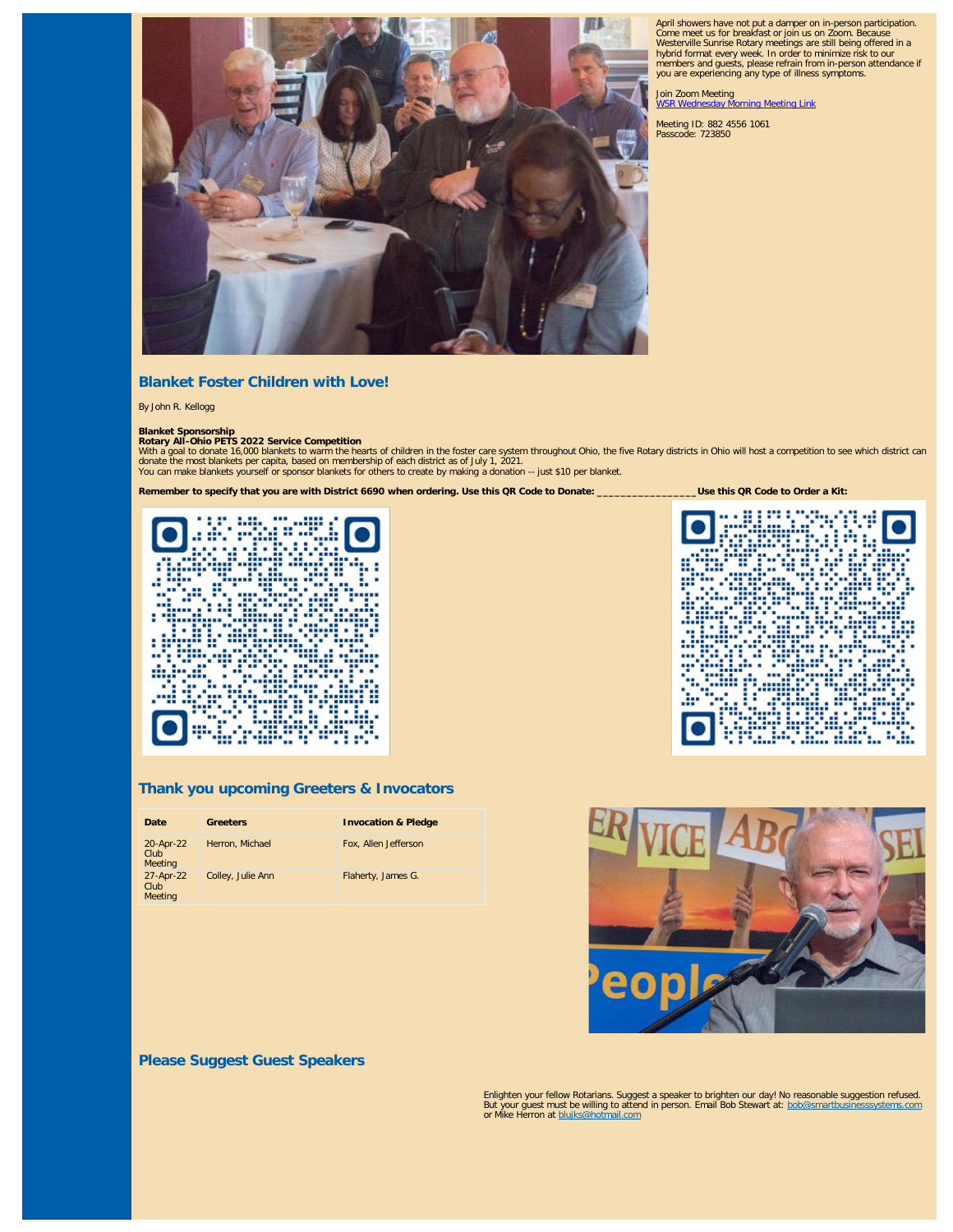

**New! Virtual Meetings - Call for Info**

# **Westerville Sunrise Rotary Club**

**Meeting Location** 

Every Wednesday @ 7:00 am

The Old Bag of Nails Pub Third Floor 24 North State Street Westerville, OH 43081

Westerville Sunrise Hotline

**PO Box 1200** Westerville, OH 43086



## **Club Leaders**











<u>[Robert K Gibson](https://www.ismyrotaryclub.org/EMailer.cfm?ID=800286578)</u><br>President

614-523-7777

<u>[Michael Herron](https://www.ismyrotaryclub.org/EMailer.cfm?ID=800353675)</u><br>President-Nominee<br>Club Executive Secretary

<u>[Gregory Ruban](https://www.ismyrotaryclub.org/EMailer.cfm?ID=800685848)</u><br>Treasurer

[Thomas Strasburg](https://www.ismyrotaryclub.org/EMailer.cfm?ID=800257944) iPast President

[Allen Jefferson Fox](https://www.ismyrotaryclub.org/EMailer.cfm?ID=800513700) Club Director

[Lynn L Miller](https://www.ismyrotaryclub.org/EMailer.cfm?ID=800674440) Club Director











[John R. Kellogg](https://www.ismyrotaryclub.org/EMailer.cfm?ID=800415917) President-Elect Club Grant Coordinator Club Public Image Chair

[Theresa Petraszak](https://www.ismyrotaryclub.org/EMailer.cfm?ID=800751205) Secretary

<u>[Patrick Knott](https://www.ismyrotaryclub.org/EMailer.cfm?ID=800122618)</u><br>Treasurer-Elect

[James G. Flaherty](https://www.ismyrotaryclub.org/EMailer.cfm?ID=800122622) Club TRF Chair Club Director

[Jared Goodsite](https://www.ismyrotaryclub.org/EMailer.cfm?ID=800300254) Club Director

[Anthony Mujic](https://www.ismyrotaryclub.org/EMailer.cfm?ID=800622712) Club Director